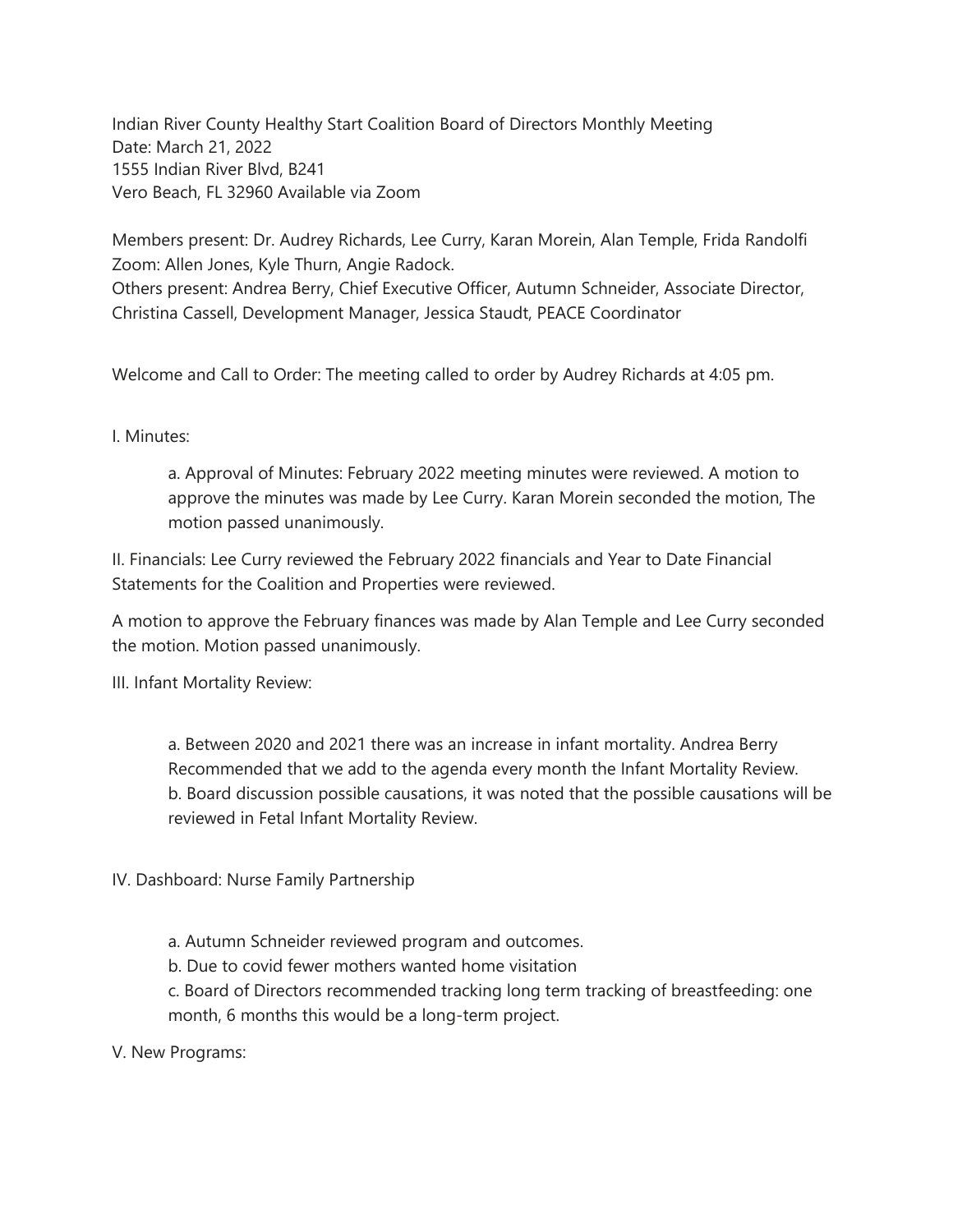a. PEACE PROGRAM – The PEACE program is designed to enhance the Healthy Start system of care by streamlining initiatives that involve a primary focus on education and outreach. PEACE will increase local capacity to address the mental, physical, and emotional needs of pregnant mothers, partners, and families through direct education (community and professional) and outreach (direct services). Indian River County Healthy Start Coalition identified prioritized initiatives through community assessment and FIMR. PEACE education programs for community members (e.g., mothers, families) and professionals (e.g., OBs, pediatricians, mental health professionals) include perinatal mental health, perinatal bereavement, and empowerment and well-being of the other parent, and birth and postpartum support (i.e., doula). PEACE will bring a train-the-trainer doula course to certify five doula trainers across the Treasure Coast to ensure a robust local training program that supports the community doula model. The enhanced support provided by PEACE also will engage partners and personal and professional support persons of pregnant mothers through prevention initiatives designed to maximize protective factors, minimize adverse perinatal outcomes, and normalize the perinatal mental health experiences for mothers, partners, and families.  Finally, PEACE funding will support an additional Maternity Navigator position to support comprehensive outreach and ongoing coordination of care.

b. DOSE – DOSE is a new program Healthy Start is sponsoring, organizing and implementing in Indian River County. Captain James Carroll and other trainers from Broward County will be training local emergency responders of Indian River County Fire and Rescue, on March  $28<sup>th</sup>$  and 31st, on safe sleep practices. They will be trained to identify and remove hazards from an infant's sleep space while on the scene during emergency and non-emergency 911 calls. The emergency responders will teach the families what safe sleep space is and the risks of sleep related death. For families who do not have a safe sleep space, the emergency responder will provide a FREE pack n play, provided by IRC Healthy Start Coalition. We are stocking up now and will be sending over the pack n plays after training is complete.

VI. Committees:

- a. Governance. Alan Temple nothing to report at this time
- b. Philanthropy Committee
	- 1. The Board will be sending out emails to past Donors for Donor Cocktail Party
	- 2. Working on the Garden of Love

VII Executive Update:

- a. Applied to Johns Island Foundation our remodel project for organization.
- b. Andrea will be speaking at the JICSL closing Luncheon on April 25th.
- c. Doula Program Healthy Start Momcare Network we have a \$250,000 commitment for the Doula manual. Should have the signed contract by the end of March.